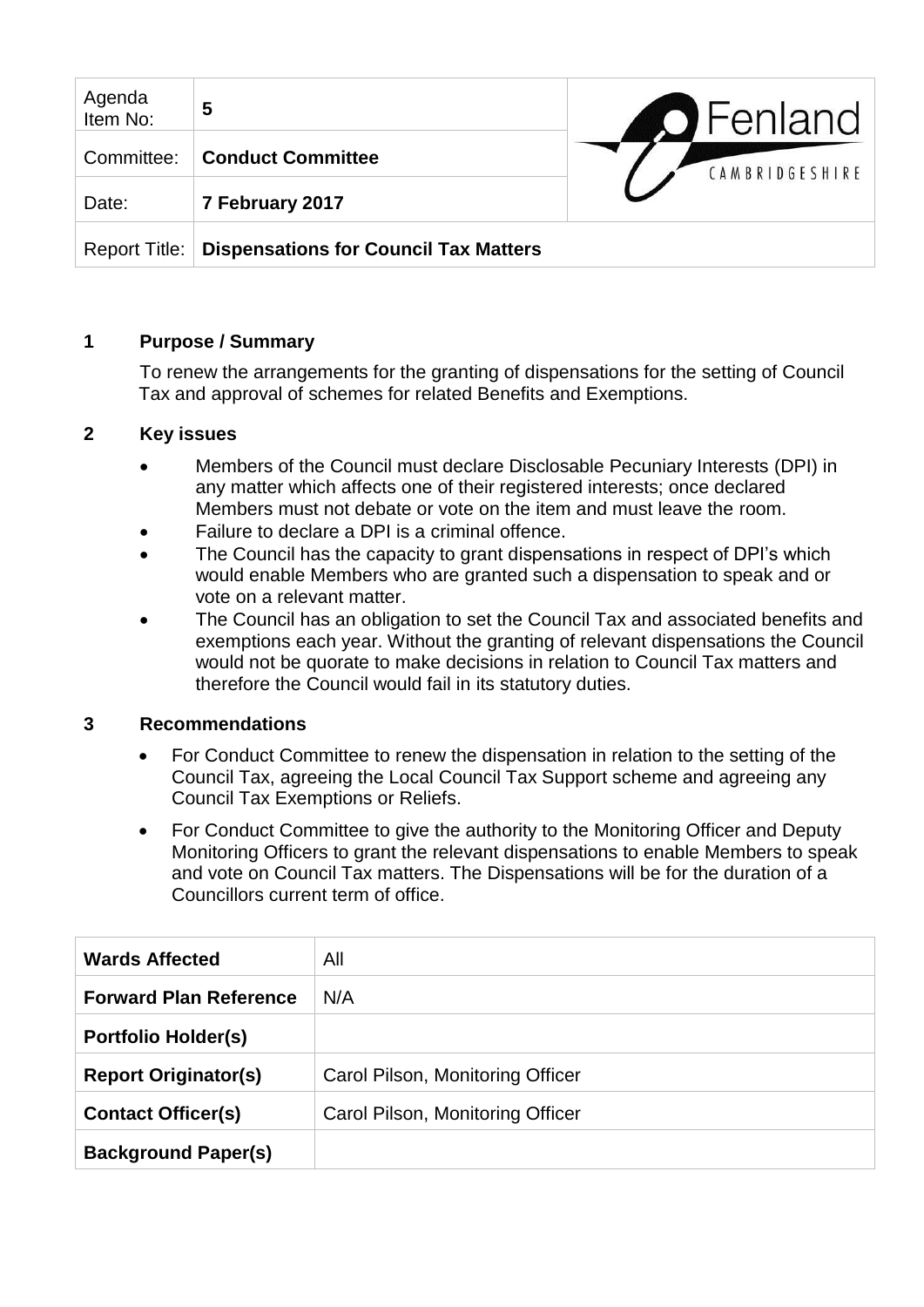## **1. Interaction with Disclosable Pecuniary Interests**

- **1.1**The Council has a statutory duty to set the Council Tax and Local Council Tax Support Scheme and associated exemptions and reliefs by way of a resolution at Full Council each year.
- **1.2**All Councillors who live in a property in the District have the capacity to be affected by these decisions.
- **1.3**The ownership of Land within the District is one of the prescribed Disclosable Pecuniary Interests which must be registered by any Councillor. This includes land owned by a Spouse, Civil Partner or Person whom they live with as a Spouse or Civil Partner.
- **1.4**Where at any meeting there is a matter in which a Member has a relevant Disclosable Pecuniary Interest they must not participate in the debate or vote on the matter and must leave the room. Should any Member fail to abide with this they commit a criminal offence.
- **1.5**Any Councillor who occupies or owns a residential property; or has a Spouse, Civil Partner, or Person whom they live with as a Spouse or Civil Partner who does so there is a liability to pay Council Tax. Therefore in any debate as to the setting of the Council Tax they have a linked interest, and accordingly hold a DPI and cannot take part in the relevant meeting.
- **1.6**Where a Councillor or their Spouse, Civil Partner, or Person whom they live with as a Spouse or Civil Partner is subject to the Local Council Tax Support Scheme the determination of the scheme may have a material impact on their eligibility and accordingly the Councillor would have a DPI and cannot take part in the relevant meeting.
- **1.7**Where a Councillor or their Spouse, Civil Partner, or Person whom they live with as a Spouse or Civil Partner own a residential property which is potentially subject to one of the Council Tax discounts and or exemptions (for example a rental property which takes advantage of empty property discount during void periods) they would have a DPI and cannot take part in the relevant meeting.

### **2. Dispensations in respect of Disclosable Pecuniary Interests**

- **2.1**Under section 33 of the Localism Act 2011 the Council can grant dispensations to Members in respect of DPI's, this function has been delegated to the Conduct Committee.
- **2.2**Dispensations can be granted by the Conduct Committee on one of the following grounds:
	- considers that without the dispensation the number of Members prohibited from participating in any particular business would be so great a proportion of the body transacting the business as to impede the transaction of the business,
	- considers that without the dispensation the representation of different political groups on the body transacting any particular business would be so upset as to alter the likely outcome of any vote relating to the business,
	- considers that granting the dispensation is in the interests of persons living in the authority's area, or
	- considers that it is otherwise appropriate to grant a dispensation.